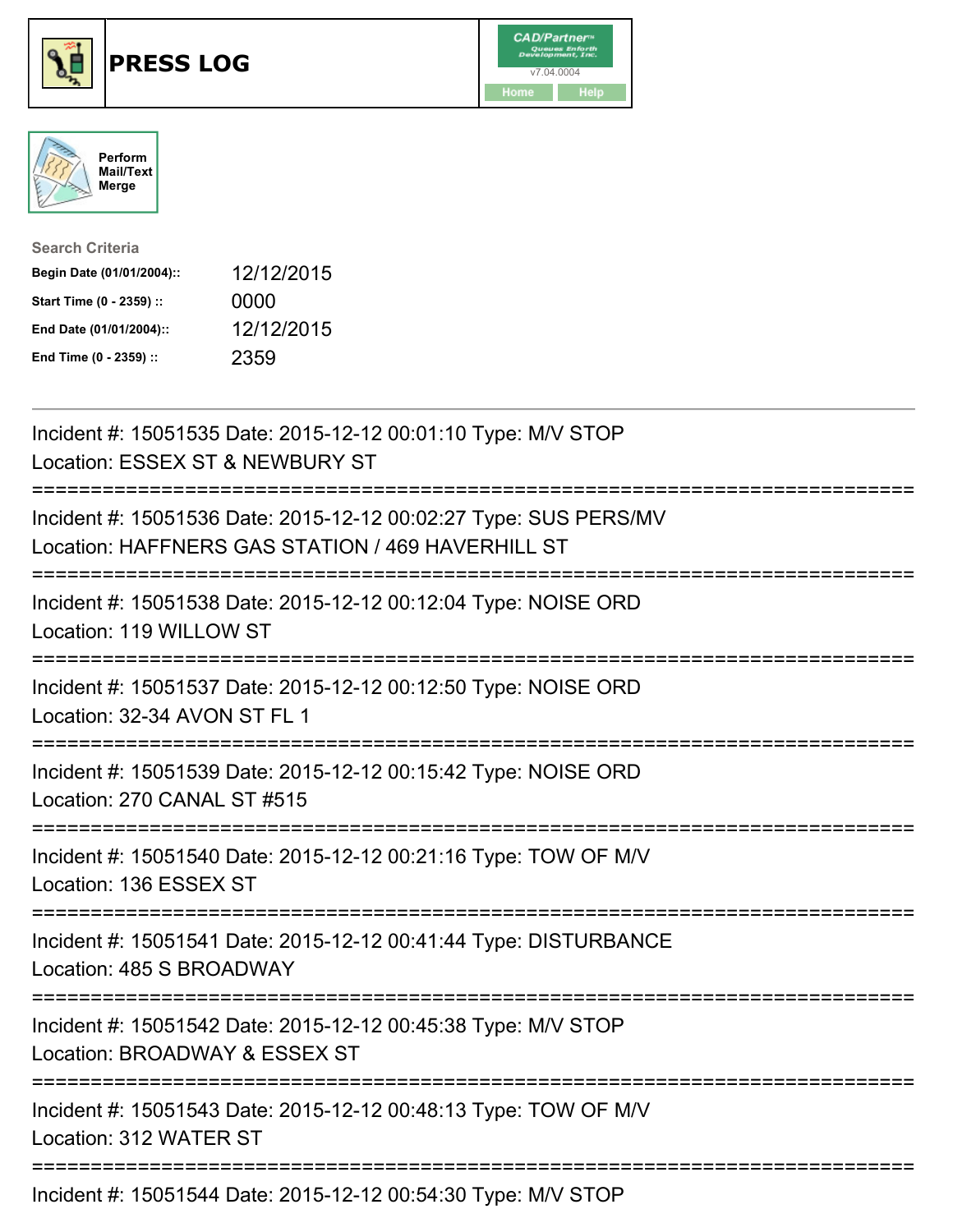| Location: BROADWAY & WATER ST                                                                                                 |
|-------------------------------------------------------------------------------------------------------------------------------|
| Incident #: 15051545 Date: 2015-12-12 01:00:43 Type: NOISE ORD<br>Location: 435 BROADWAY #5 FL 3                              |
| Incident #: 15051546 Date: 2015-12-12 01:06:57 Type: NOISE ORD<br>Location: 105 UNION ST                                      |
| Incident #: 15051548 Date: 2015-12-12 01:10:21 Type: MEDIC SUPPORT<br>Location: 109 THOREAU WAY #722<br>--------------------- |
| Incident #: 15051547 Date: 2015-12-12 01:10:21 Type: DOMESTIC/PROG<br>Location: DON PEDROS / 118 S UNION ST                   |
| Incident #: 15051549 Date: 2015-12-12 01:27:11 Type: NOISE ORD<br>Location: 12 SARGENT ST                                     |
| Incident #: 15051550 Date: 2015-12-12 01:31:38 Type: DISORDERLY<br>Location: SHOWCASE CINEMA / 6 CHICKERING ST                |
| Incident #: 15051551 Date: 2015-12-12 01:40:54 Type: NOISE ORD<br>Location: 45 CEDAR ST FL 3                                  |
| Incident #: 15051552 Date: 2015-12-12 01:43:59 Type: UNWANTEDGUEST<br>Location: J BRIANS / 615 S UNION ST                     |
| Incident #: 15051553 Date: 2015-12-12 01:58:44 Type: NOISE ORD<br>Location: 74 HAWLEY ST #REAR FL 2                           |
| Incident #: 15051555 Date: 2015-12-12 02:06:39 Type: SUS PERS/MV<br>Location: 30 MYRTLE CT                                    |
| Incident #: 15051554 Date: 2015-12-12 02:07:34 Type: DISTURBANCE<br>Location: 478 RIVERSIDE DR #102                           |
| Incident #: 15051556 Date: 2015-12-12 02:24:04 Type: SHOTS FIRED<br>Location: COMMON ST & UNION ST                            |
| Incident #: 15051557 Date: 2015-12-12 02:34:01 Type: ALARMS<br>Location: LAW GRILLE / 2 AMESBURY ST                           |
| Incident #: 15051559 Date: 2015-12-12 03:13:04 Type: GENERAL SERV                                                             |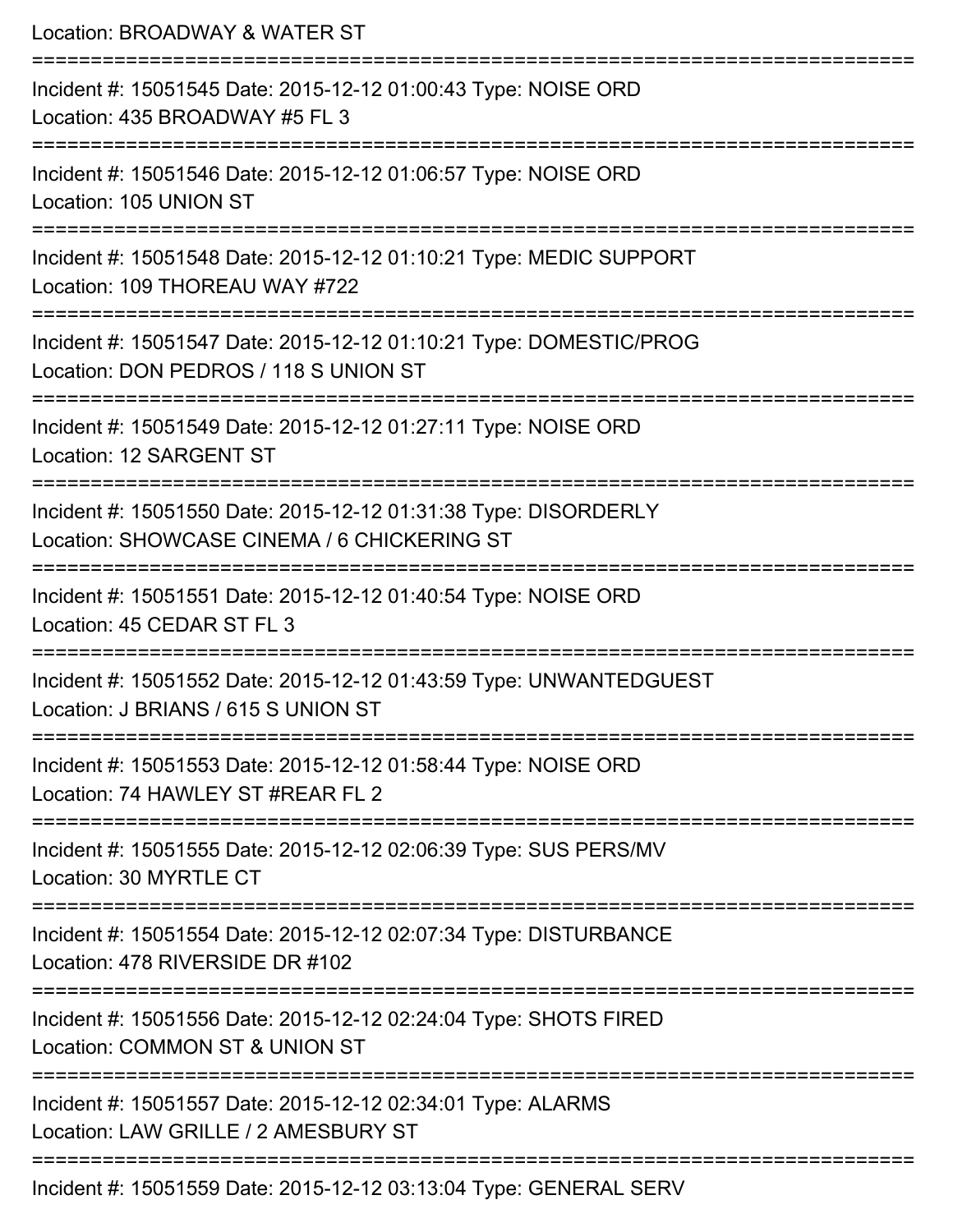| Incident #: 15051558 Date: 2015-12-12 03:14:22 Type: M/V STOP<br>Location: AMESBURY ST & CANAL ST                                    |
|--------------------------------------------------------------------------------------------------------------------------------------|
| Incident #: 15051560 Date: 2015-12-12 03:14:35 Type: ALARM/BURG<br>Location: DUNKIN DONUTS / 579 ANDOVER ST                          |
| Incident #: 15051561 Date: 2015-12-12 03:17:07 Type: GUN CALL<br><b>Location: SARGENT AV</b>                                         |
| Incident #: 15051562 Date: 2015-12-12 03:22:16 Type: NOISE ORD<br>Location: 4 SAUNDERS ST FL 2                                       |
| Incident #: 15051563 Date: 2015-12-12 03:28:12 Type: SHOTS FIRED<br>Location: SAM'S FOOD STORE / 389 BROADWAY<br>=================== |
| Incident #: 15051565 Date: 2015-12-12 03:48:14 Type: LOUD NOISE<br>Location: 8 HOBSON ST FL 1                                        |
| Incident #: 15051564 Date: 2015-12-12 03:48:22 Type: HIT & RUN M/V<br>Location: 260 E HAVERHILL ST                                   |
| Incident #: 15051566 Date: 2015-12-12 03:52:10 Type: B&E/ATTEMPY<br>Location: 20 ATKINSON ST FL 1                                    |
| Incident #: 15051567 Date: 2015-12-12 04:03:00 Type: M/V STOP<br>Location: 575 COMMON ST                                             |
| Incident #: 15051568 Date: 2015-12-12 04:04:19 Type: RECOV/STOL/MV<br>Location: 24 FULTON ST                                         |
| Incident #: 15051569 Date: 2015-12-12 04:04:56 Type: B&E/MV/ATTEMP<br>Location: 19 BROOK ST FL 1                                     |
| Incident #: 15051570 Date: 2015-12-12 04:38:22 Type: NOISE ORD<br>Location: 66 CAMBRIDGE ST FL 2                                     |
| Incident #: 15051571 Date: 2015-12-12 04:50:19 Type: DISTURBANCE<br>Location: BUSWELL ST & EUTAW ST                                  |
| Incident #: 15051572 Date: 2015-12-12 05:00:26 Type: DOMESTIC/PAST                                                                   |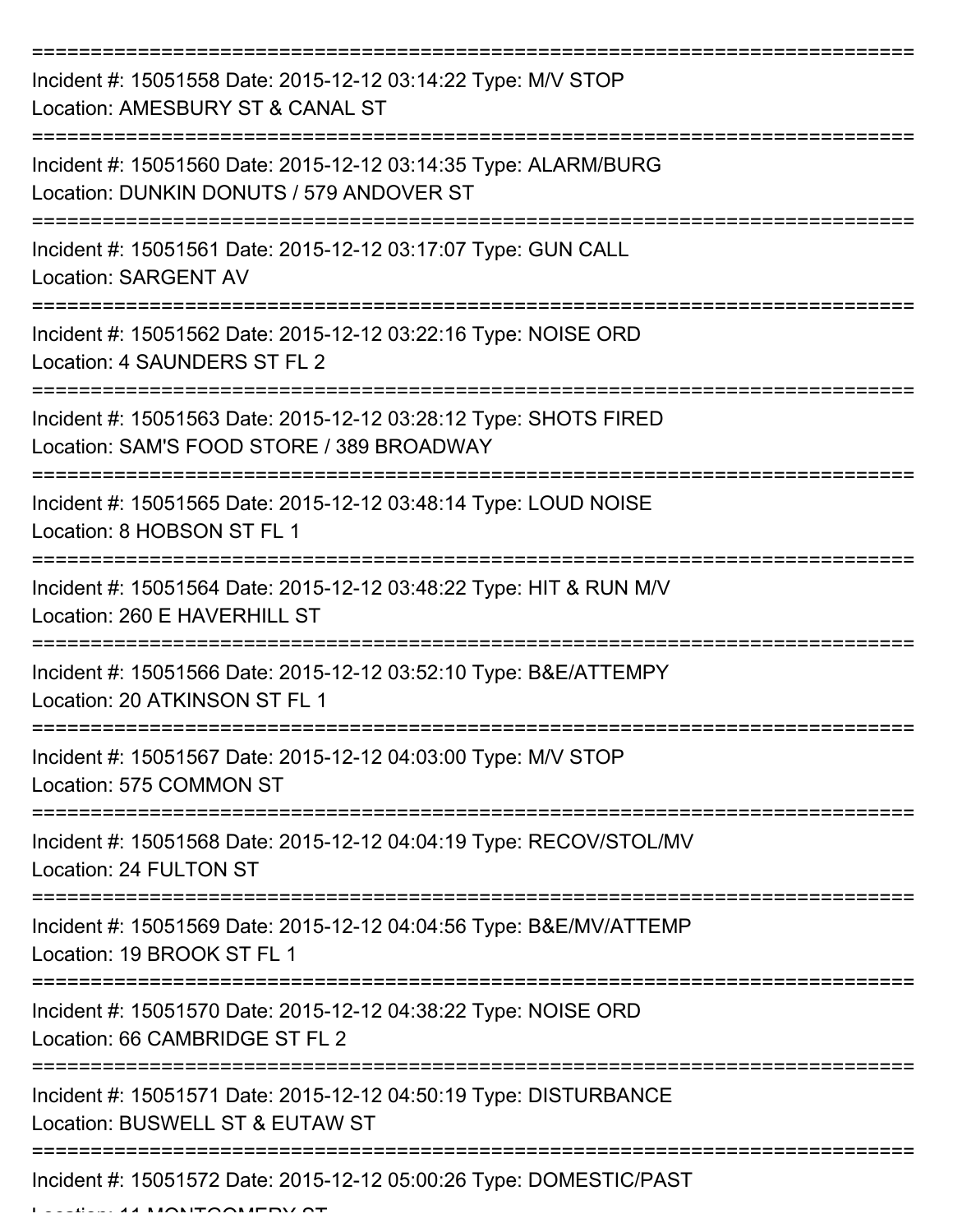| Incident #: 15051573 Date: 2015-12-12 05:42:00 Type: THREATS<br><b>Location: CENTRAL BRIDGE</b>                  |
|------------------------------------------------------------------------------------------------------------------|
| Incident #: 15051574 Date: 2015-12-12 05:47:07 Type: ALARM/BURG<br>Location: RESD; YESSENIA TORRES / 38 CEDAR ST |
| Incident #: 15051576 Date: 2015-12-12 06:36:16 Type: DOMESTIC/PAST<br>Location: 237 JACKSON ST #2                |
| Incident #: 15051575 Date: 2015-12-12 06:37:42 Type: ALARM/BURG<br>Location: GENESIS AUTO / 12 BROADWAY AV       |
| Incident #: 15051577 Date: 2015-12-12 06:47:45 Type: PARK & WALK<br>Location: BROADWAY                           |
| Incident #: 15051578 Date: 2015-12-12 07:03:34 Type: CLOSE STREET<br>Location: AVON ST & JACKSON ST              |
| Incident #: 15051579 Date: 2015-12-12 07:13:19 Type: HIT & RUN M/V<br>Location: 59 BASSWOOD ST                   |
| Incident #: 15051580 Date: 2015-12-12 07:41:12 Type: M/V STOP<br>Location: BROADWAY AND ESSEX ST                 |
| Incident #: 15051581 Date: 2015-12-12 07:45:11 Type: SUS PERS/MV<br>Location: 65 PARK ST                         |
| Incident #: 15051582 Date: 2015-12-12 07:46:14 Type: M/V STOP<br>Location: NEWTON ST & SALEM ST                  |
| Incident #: 15051583 Date: 2015-12-12 07:50:36 Type: M/V STOP<br>Location: BLANCHARD ST & SALEM ST               |
| Incident #: 15051584 Date: 2015-12-12 07:51:53 Type: M/V STOP<br>Location: ESSEX ST AND AMESBURY ST              |
| Incident #: 15051585 Date: 2015-12-12 08:08:25 Type: M/V STOP<br><b>Location: CANAL ST AND UNION ST</b>          |
| Incident #: 15051586 Date: 2015-12-12 08:13:19 Type: M/V STOP<br>Location: MEWITON CT & CALEM CT                 |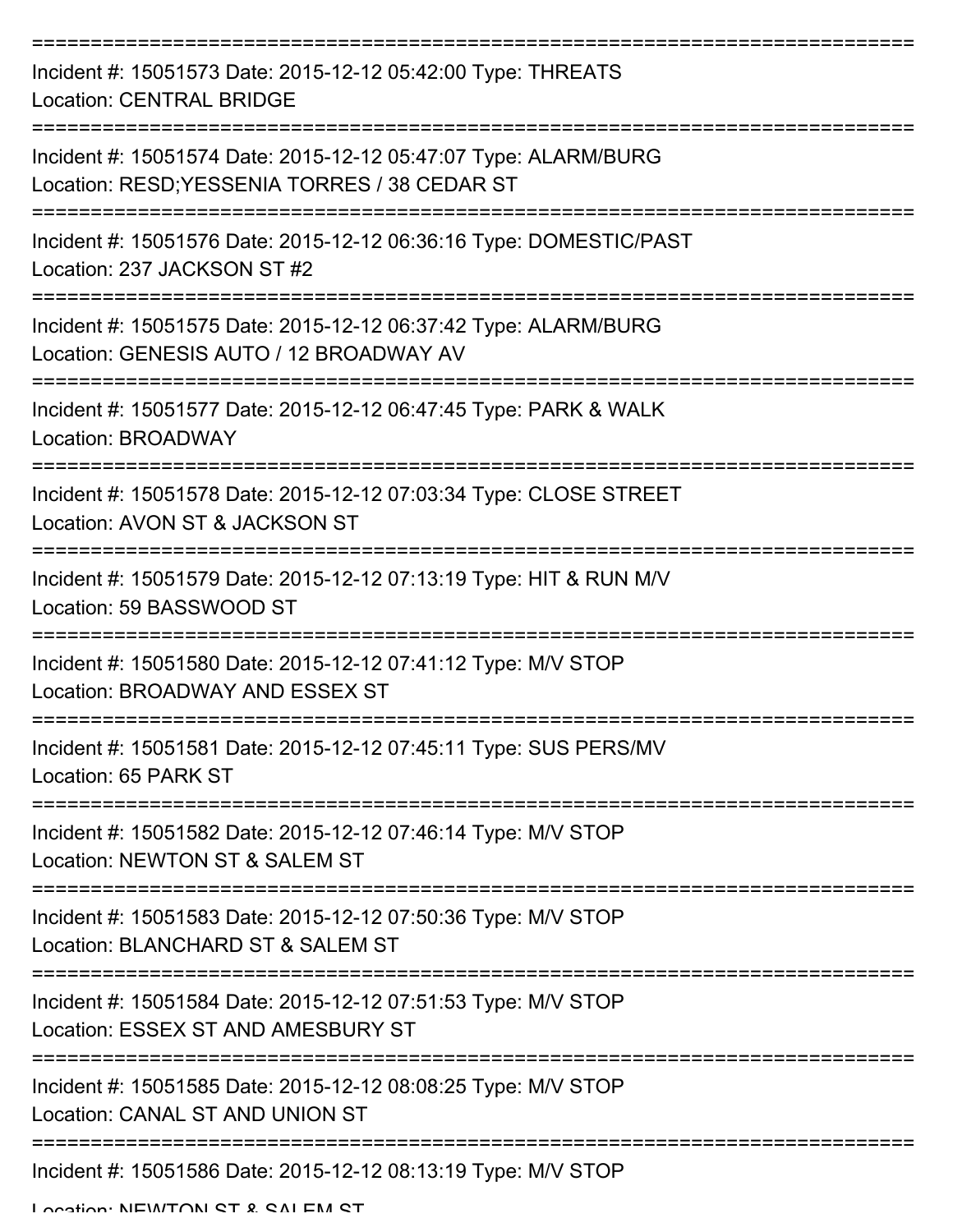| Incident #: 15051587 Date: 2015-12-12 08:14:29 Type: SUS PERS/MV<br>Location: ADAMS ST & DEVONSHIRE ST              |
|---------------------------------------------------------------------------------------------------------------------|
| Incident #: 15051588 Date: 2015-12-12 08:20:38 Type: SUS PERS/MV<br>Location: 70 BAY STATE RD                       |
| Incident #: 15051589 Date: 2015-12-12 08:42:56 Type: ALARMS<br>Location: GIANI MARKET / 119 JACKSON ST              |
| Incident #: 15051590 Date: 2015-12-12 09:22:04 Type: B&E/MV/PAST<br>Location: COMMON ST & NEWBURY ST                |
| Incident #: 15051591 Date: 2015-12-12 09:37:32 Type: ALARM/BURG<br>Location: MT VERNON LIQUORS / 421 S BROADWAY     |
| Incident #: 15051592 Date: 2015-12-12 09:44:48 Type: INVEST CONT<br>Location: 20 COMMON ST                          |
| Incident #: 15051593 Date: 2015-12-12 09:58:03 Type: MEDIC SUPPORT<br>Location: 20 HOLLY ST FL 1ST                  |
| Incident #: 15051594 Date: 2015-12-12 10:11:23 Type: TOW OF M/V<br>Location: JACKSON ST & METHUEN ST                |
| Incident #: 15051595 Date: 2015-12-12 10:12:07 Type: DISTURBANCE<br>Location: 77 S UNION ST                         |
| -----------------<br>Incident #: 15051596 Date: 2015-12-12 11:27:21 Type: SUS PERS/MV<br>Location: 103 CAMBRIDGE ST |
| Incident #: 15051597 Date: 2015-12-12 11:30:45 Type: WOMAN DOWN<br>Location: 379 HAVERHILL ST                       |
| Incident #: 15051598 Date: 2015-12-12 11:37:34 Type: ALARM/BURG<br>Location: CLASS INC. / 1 PARKER ST               |
| Incident #: 15051599 Date: 2015-12-12 12:00:54 Type: DOMESTIC/PROG<br>Location: 137 LAWRENCE ST FL 1STFL            |
| Incident #: 15051601 Date: 2015-12-12 12:02:09 Type: HIT & RUN M/V<br>Location: HAVERHILL ST & PROSPECT ST          |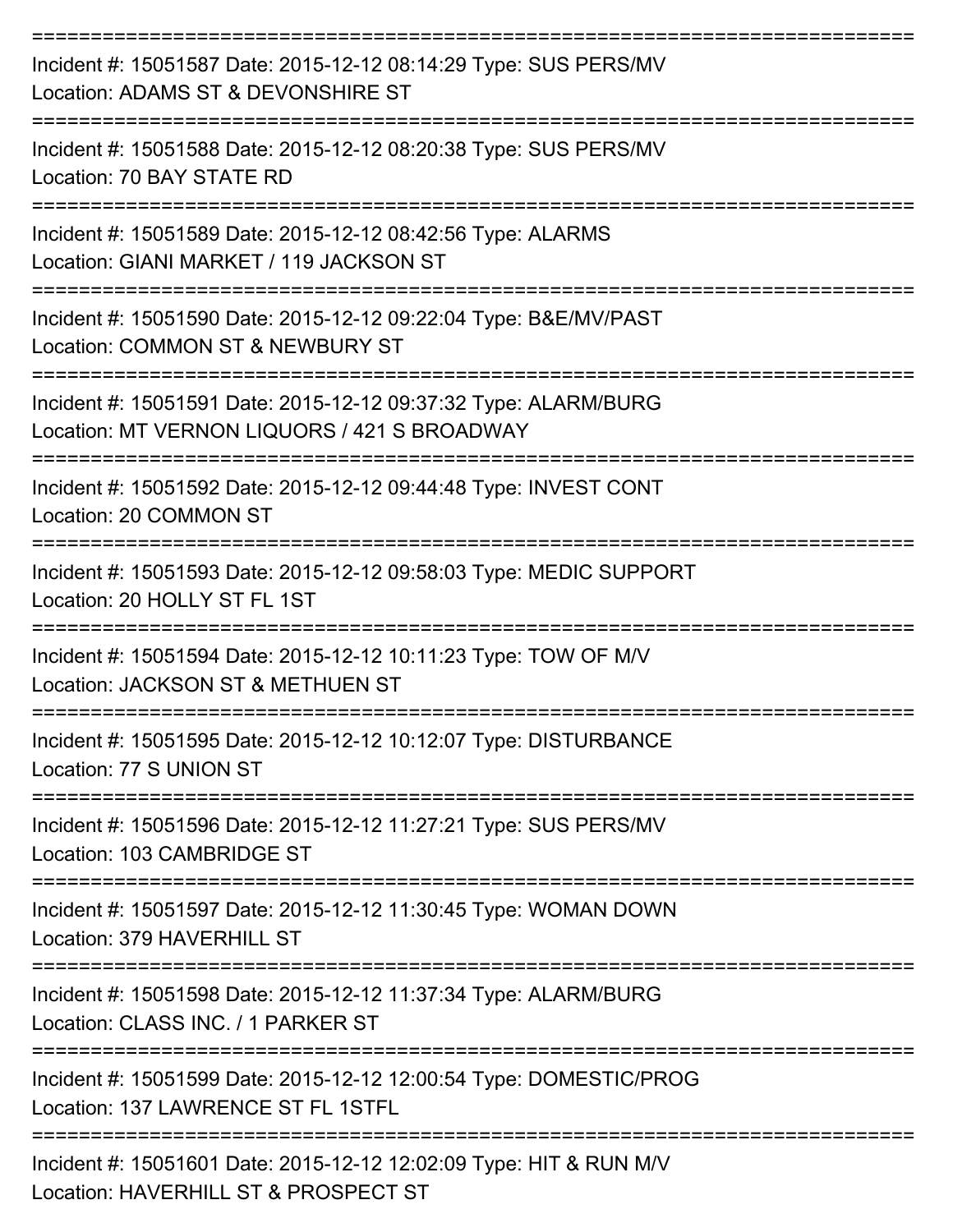| Incident #: 15051600 Date: 2015-12-12 12:02:54 Type: MAL DAMAGE<br>Location: PRONTO PIZZA / 394 BROADWAY                                    |
|---------------------------------------------------------------------------------------------------------------------------------------------|
| ====================<br>Incident #: 15051602 Date: 2015-12-12 12:04:24 Type: DISTURBANCE<br>Location: FARRAH FUNERAL HOME / 170 LAWRENCE ST |
| Incident #: 15051603 Date: 2015-12-12 12:08:43 Type: ALARM/BURG<br>Location: 2 LAUREL ST                                                    |
| Incident #: 15051604 Date: 2015-12-12 12:23:50 Type: STOL/MV/PAS<br>Location: JACKSON ST & METHUEN ST                                       |
| :========================<br>=============<br>Incident #: 15051605 Date: 2015-12-12 12:32:11 Type: SUS PERS/MV<br>Location: 35 CROSBY ST    |
| Incident #: 15051606 Date: 2015-12-12 12:32:25 Type: MAL DAMAGE<br>Location: PRONTOS PIZZA / 394 BROADWAY                                   |
| :22222222222222222<br>Incident #: 15051607 Date: 2015-12-12 13:01:22 Type: DOMESTIC/PROG<br><b>Location: 10 STEINER ST</b>                  |
| Incident #: 15051608 Date: 2015-12-12 13:10:08 Type: AUTO ACC/NO PI<br>Location: BURGER KING / 187 BROADWAY                                 |
| Incident #: 15051609 Date: 2015-12-12 13:47:27 Type: ALARM/BURG<br>Location: ESPERANZA ACADEMY / 198 GARDEN ST                              |
| Incident #: 15051610 Date: 2015-12-12 14:19:29 Type: DOMESTIC/PAST<br>Location: 250 FARNHAM ST                                              |
| Incident #: 15051611 Date: 2015-12-12 14:26:17 Type: MEDIC SUPPORT<br>Location: 102 GILBERT ST                                              |
| Incident #: 15051612 Date: 2015-12-12 14:30:17 Type: MISSING PERS<br>Location: ARELIS / 568 ESSEX ST                                        |
| Incident #: 15051613 Date: 2015-12-12 14:36:00 Type: GENERAL SERV<br>Location: 21 CAMBRIDGE ST                                              |
| Incident #: 15051614 Date: 2015-12-12 14:51:14 Type: STOL/MV/PAS<br>Location: 8 DIAMOND ST                                                  |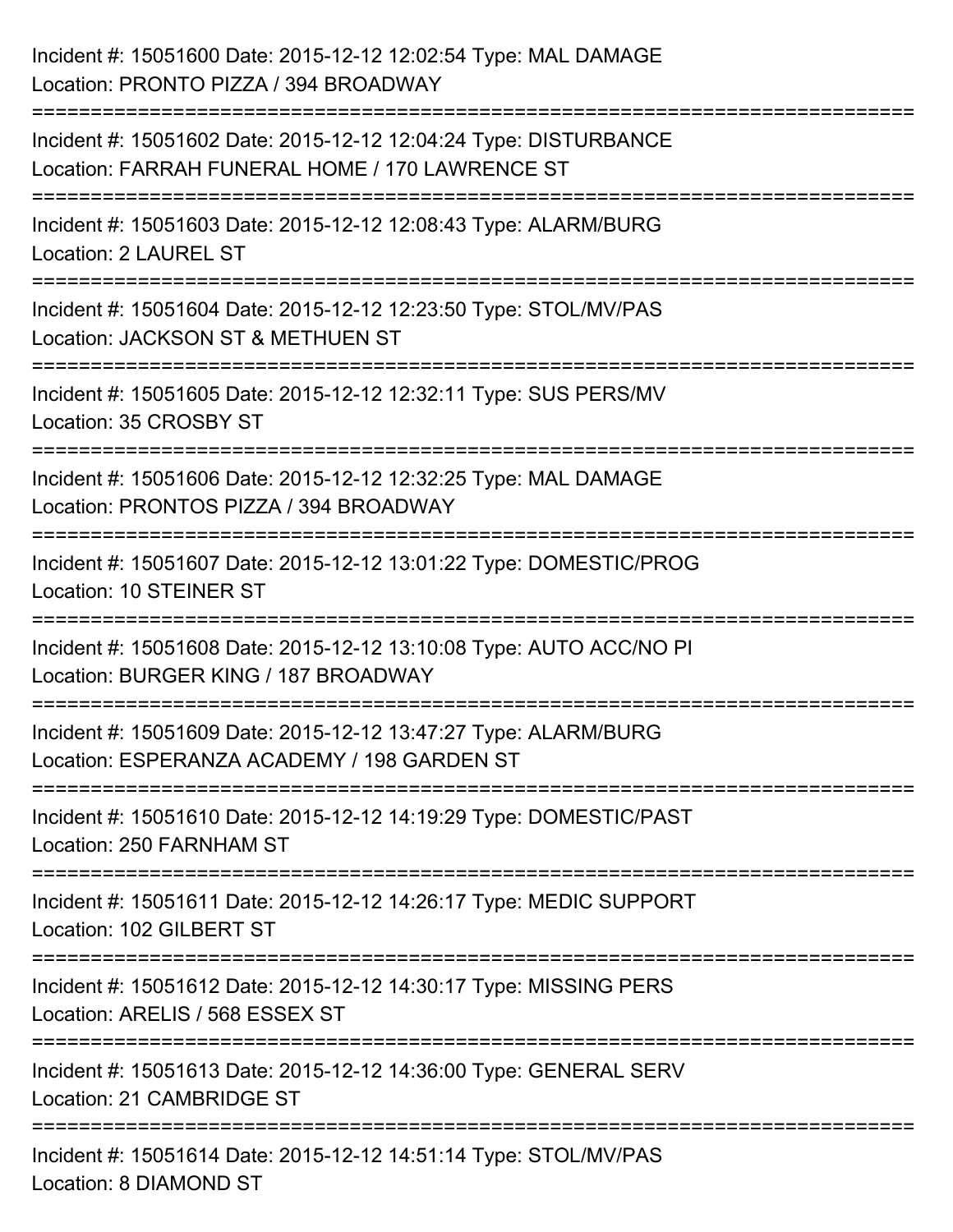| Incident #: 15051615 Date: 2015-12-12 14:53:27 Type: CK WELL BEING<br>Location: 109 LOWELL ST                                       |
|-------------------------------------------------------------------------------------------------------------------------------------|
| Incident #: 15051616 Date: 2015-12-12 15:04:06 Type: ALARM/BURG<br>Location: METHODIST CHURCH / 276 ESSEX ST                        |
| Incident #: 15051617 Date: 2015-12-12 15:13:20 Type: MEDIC SUPPORT<br>Location: 34 HAVERHILL ST                                     |
| Incident #: 15051619 Date: 2015-12-12 15:19:42 Type: MISSING PERS<br>Location: 354 MERRIMACK ST                                     |
| Incident #: 15051618 Date: 2015-12-12 15:19:44 Type: B&E/DWELL/AT<br>Location: 9 BERKELEY ST                                        |
| Incident #: 15051620 Date: 2015-12-12 15:39:48 Type: B&E/MV/PAST<br>Location: LAWRENCE ST & OAK ST                                  |
| Incident #: 15051621 Date: 2015-12-12 15:48:43 Type: B&E/MV/PAST<br>Location: LIBERTY TAXI / 137 LAWRENCE ST<br>=================== |
| Incident #: 15051622 Date: 2015-12-12 16:08:56 Type: VIO CITY ORD<br>Location: 83 OREGON AV                                         |
| Incident #: 15051623 Date: 2015-12-12 16:23:30 Type: NOISE ORD<br>Location: 853 ESSEX ST<br>==========================              |
| Incident #: 15051624 Date: 2015-12-12 16:31:44 Type: STOL/MV/PAS<br>Location: E HAVERHILL ST & PROSPECT ST                          |
| Incident #: 15051625 Date: 2015-12-12 16:46:07 Type: MEDIC SUPPORT<br>Location: 30 MARKET ST                                        |
| Incident #: 15051626 Date: 2015-12-12 17:08:12 Type: GUN CALL<br>Location: 88 AMES ST FL 2                                          |
| Incident #: 15051627 Date: 2015-12-12 17:12:12 Type: ALARM/BURG<br>Location: 163 LAWRENCE ST                                        |
| Incident #: 15051628 Date: 2015-12-12 17:19:57 Type: STOL/MV/PAS<br>Location: 191 SALEM ST                                          |

===========================================================================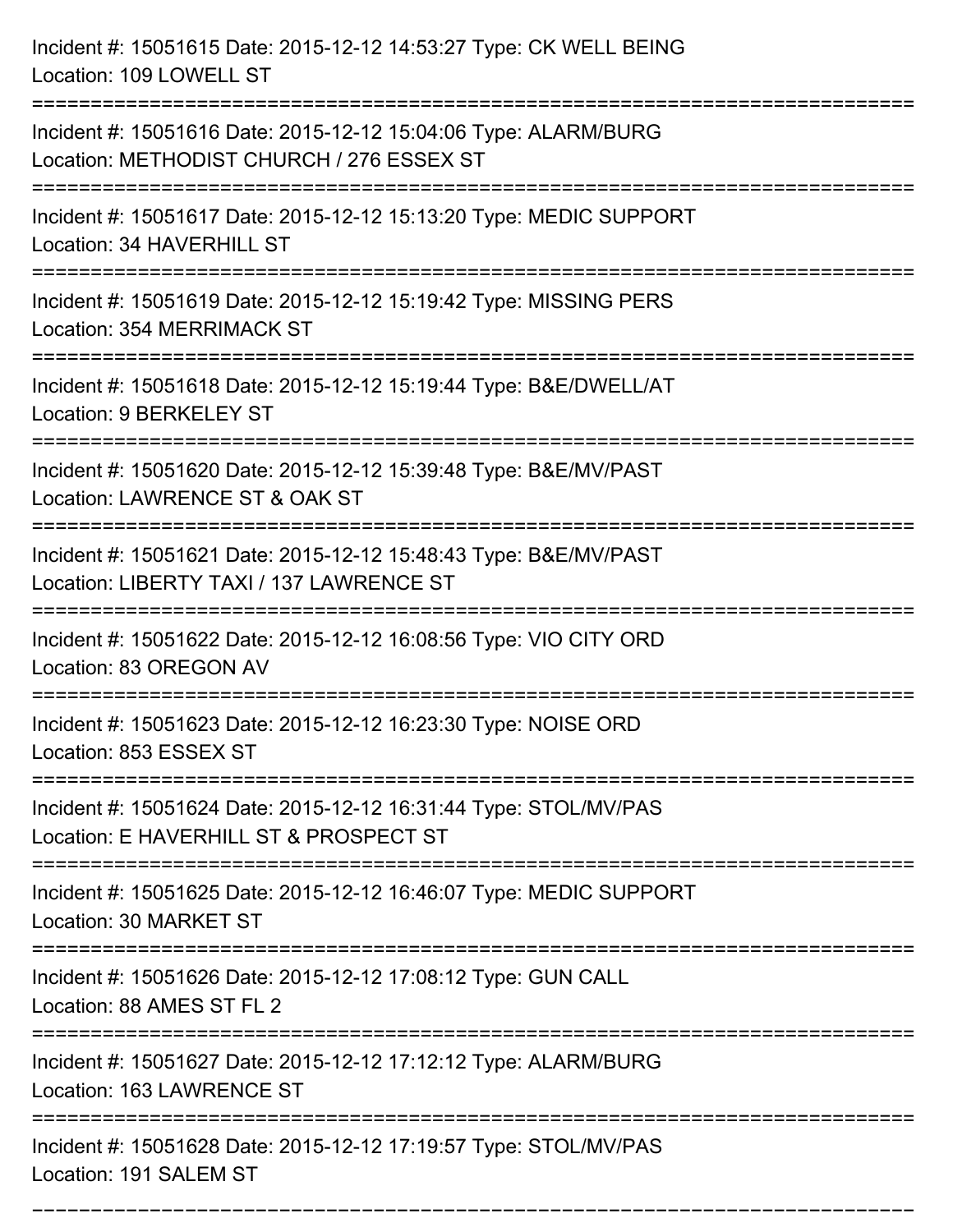| Incident #: 15051629 Date: 2015-12-12 17:31:53 Type: SUS PERS/MV<br>Location: 103 FARNHAM ST                                                                                    |
|---------------------------------------------------------------------------------------------------------------------------------------------------------------------------------|
| ======================<br>Incident #: 15051630 Date: 2015-12-12 17:32:16 Type: B&E/MV/PAST<br>Location: OAK ST & SHORT ST                                                       |
| Incident #: 15051632 Date: 2015-12-12 17:45:42 Type: TRESPASSING<br>Location: 220 S BROADWAY                                                                                    |
| Incident #: 15051631 Date: 2015-12-12 17:46:06 Type: AUTO ACC/PI<br>Location: BROADWAY                                                                                          |
| Incident #: 15051634 Date: 2015-12-12 17:47:28 Type: SUS PERS/MV<br>Location: MCDONALDS / 599 ANDOVER ST<br>====================                                                |
| Incident #: 15051633 Date: 2015-12-12 17:47:45 Type: ALARM/BURG<br>Location: 14 VINE ST                                                                                         |
| Incident #: 15051635 Date: 2015-12-12 17:48:40 Type: MEDIC SUPPORT<br>Location: 100 PARK ST FL 3                                                                                |
| Incident #: 15051636 Date: 2015-12-12 17:52:11 Type: B&E/MV/PAST<br>Location: OAK ST & SHORT ST                                                                                 |
| Incident #: 15051637 Date: 2015-12-12 17:54:58 Type: SUS PERS/MV<br>Location: BROADWAY & HAVERHILL ST                                                                           |
| Incident #: 15051638 Date: 2015-12-12 17:55:55 Type: GENERAL SERV<br>Location: 476 RIVERSIDE DR                                                                                 |
| Incident #: 15051639 Date: 2015-12-12 17:57:58 Type: M/V STOP<br>Location: FRANKLIN ST & LOWELL ST                                                                              |
| Incident #: 15051640 Date: 2015-12-12 18:01:19 Type: MEDIC SUPPORT<br>Location: 12 METHUEN ST FL 2                                                                              |
| Incident #: 15051641 Date: 2015-12-12 18:29:16 Type: M/V STOP<br>Location: HAVERHILL ST & LAWRENCE ST                                                                           |
| ================================<br>======================================<br>Incident #: 15051642 Date: 2015-12-12 18:38:24 Type: M/V STOP<br>Location: COMMON ST & JACKSON ST |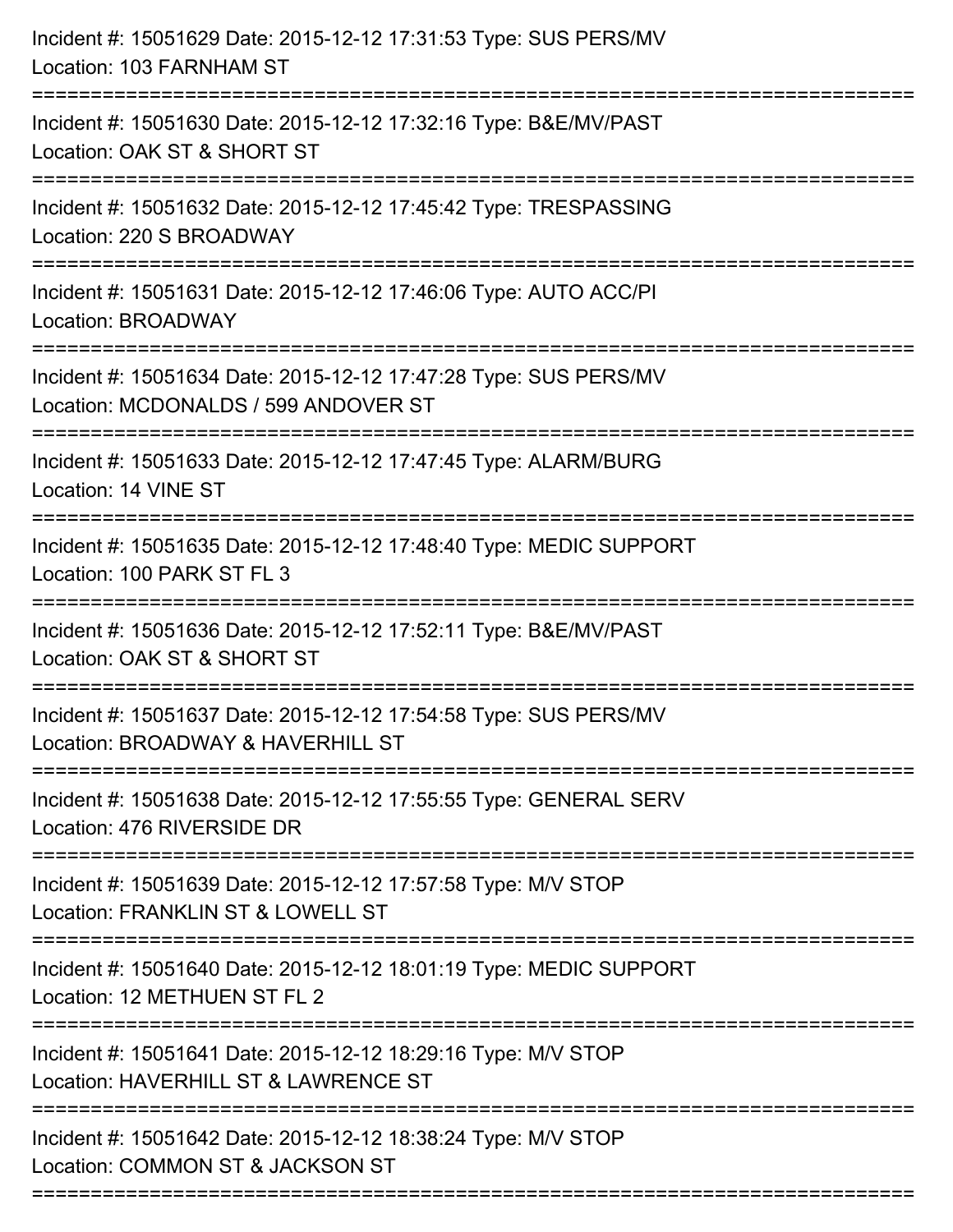Location: 44-46 KENDALL ST

| Incident #: 15051644 Date: 2015-12-12 18:48:27 Type: M/V STOP<br>Location: MERRIMACK ST & S UNION ST                                 |
|--------------------------------------------------------------------------------------------------------------------------------------|
| Incident #: 15051645 Date: 2015-12-12 18:49:58 Type: ALARM/BURG<br>Location: 51 S CANAL ST #1                                        |
| Incident #: 15051646 Date: 2015-12-12 18:53:36 Type: MEDIC SUPPORT<br>Location: 143 UNION ST FL BASEMENT                             |
| Incident #: 15051647 Date: 2015-12-12 19:05:38 Type: ALARM/BURG<br>Location: RODRIGUEZ RESIDENCE / 47 SPRUCE ST                      |
| Incident #: 15051648 Date: 2015-12-12 19:08:14 Type: DISTURBANCE<br>Location: 70 MIDDLEBURY ST                                       |
| :================================<br>Incident #: 15051649 Date: 2015-12-12 19:11:47 Type: FIGHT<br>Location: BROADWAY & HAVERHILL ST |
| Incident #: 15051650 Date: 2015-12-12 19:14:20 Type: TOW OF M/V<br>Location: 479 S BROADWAY                                          |
| Incident #: 15051651 Date: 2015-12-12 19:47:03 Type: NOISE ORD<br>Location: KRESS ST & SPRING ST                                     |
| Incident #: 15051652 Date: 2015-12-12 19:54:49 Type: CK WELL BEING<br>Location: 2 NIGHTINGALE CT                                     |
| =================<br>Incident #: 15051653 Date: 2015-12-12 20:01:09 Type: M/V STOP<br>Location: FRANKLIN ST & HAVERHILL ST           |
| Incident #: 15051654 Date: 2015-12-12 20:04:16 Type: M/V STOP<br>Location: 48 BRADFORD ST                                            |
| Incident #: 15051655 Date: 2015-12-12 20:06:31 Type: M/V STOP<br>Location: BROADWAY AV & WEST ST                                     |
| Incident #: 15051656 Date: 2015-12-12 20:13:49 Type: M/V STOP<br>Location: 271 BROADWAY                                              |
|                                                                                                                                      |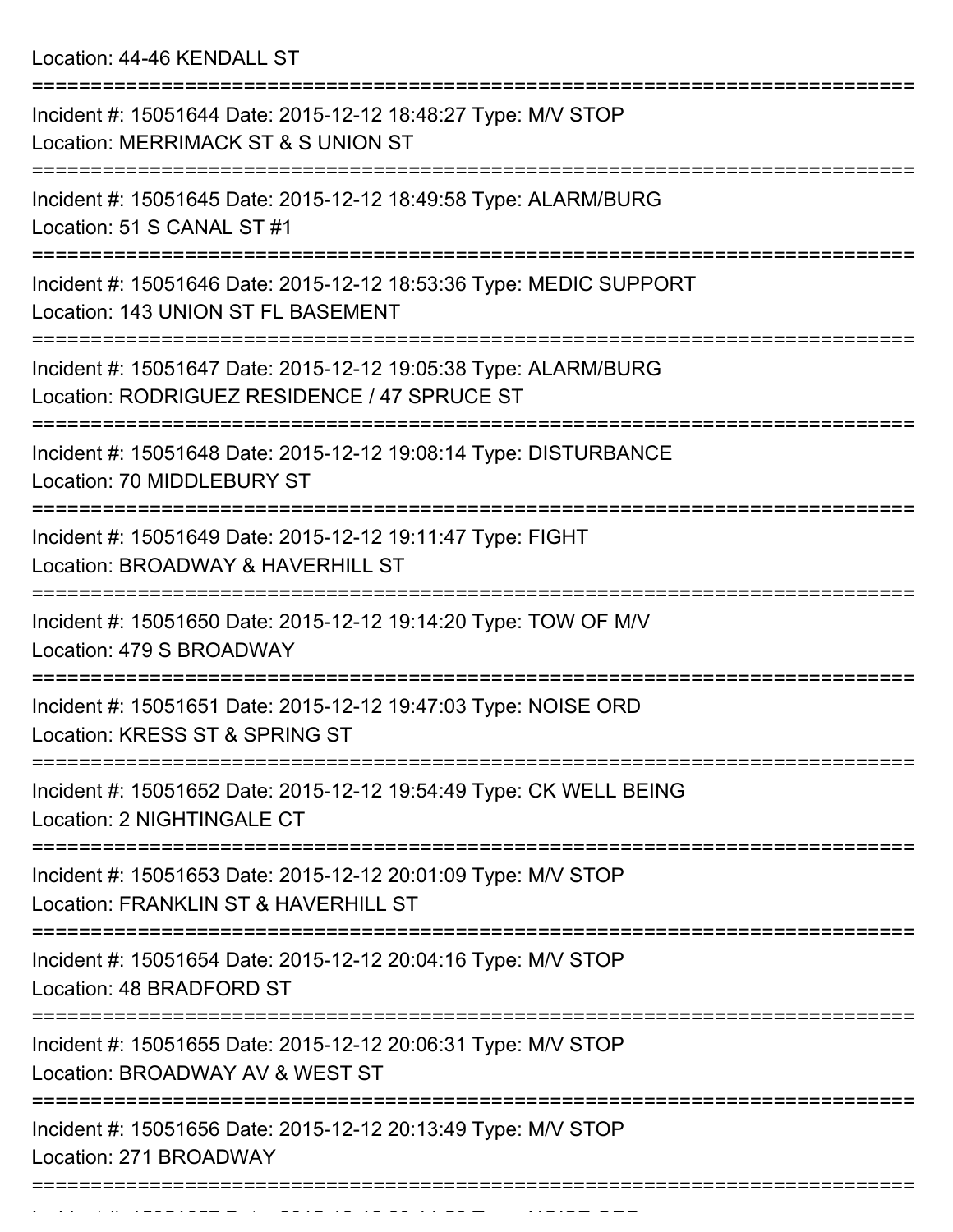Location: 121 ARLINGTON ST FL 1 =========================================================================== Incident #: 15051658 Date: 2015-12-12 20:18:39 Type: M/V STOP Location: 205 ABBOTT ST =========================================================================== Incident #: 15051661 Date: 2015-12-12 20:36:19 Type: DOMESTIC/PROG Location: 298 LAWRENCE ST #A FL 3 =========================================================================== Incident #: 15051659 Date: 2015-12-12 20:36:49 Type: M/V STOP Location: CANAL ST & MILL ST =========================================================================== Incident #: 15051660 Date: 2015-12-12 20:36:54 Type: 911 HANG UP Location: 296 AMES ST FL 1 =========================================================================== Incident #: 15051662 Date: 2015-12-12 20:51:49 Type: ALARM/BURG Location: BLANCO RESIDENCE / 2 CHAMPLAIN AV =========================================================================== Incident #: 15051663 Date: 2015-12-12 20:57:18 Type: ALARM/BURG Location: 47 SPRUCE ST =========================================================================== Incident #: 15051664 Date: 2015-12-12 21:35:20 Type: LARCENY/PAST Location: BROOKFIELD ST & LENOX ST =========================================================================== Incident #: 15051665 Date: 2015-12-12 21:36:25 Type: MEDIC SUPPORT Location: 30 FITZ ST FL 2 =========================================================================== Incident #: 15051666 Date: 2015-12-12 21:40:04 Type: M/V STOP Location: BROADWAY & CEDAR ST =========================================================================== Incident #: 15051667 Date: 2015-12-12 21:47:50 Type: MEDIC SUPPORT Location: 48 W DALTON ST =========================================================================== Incident #: 15051668 Date: 2015-12-12 22:00:17 Type: M/V STOP Location: AMESBURY ST & COMMON ST =========================================================================== Incident #: 15051669 Date: 2015-12-12 22:13:25 Type: DOMESTIC/PROG Location: 82 ARLINGTON ST FL 2 =========================================================================== Incident #: 15051670 Date: 2015-12-12 22:16:31 Type: LARCENY/PAST Location: 270 CANAL ST #214 ====================================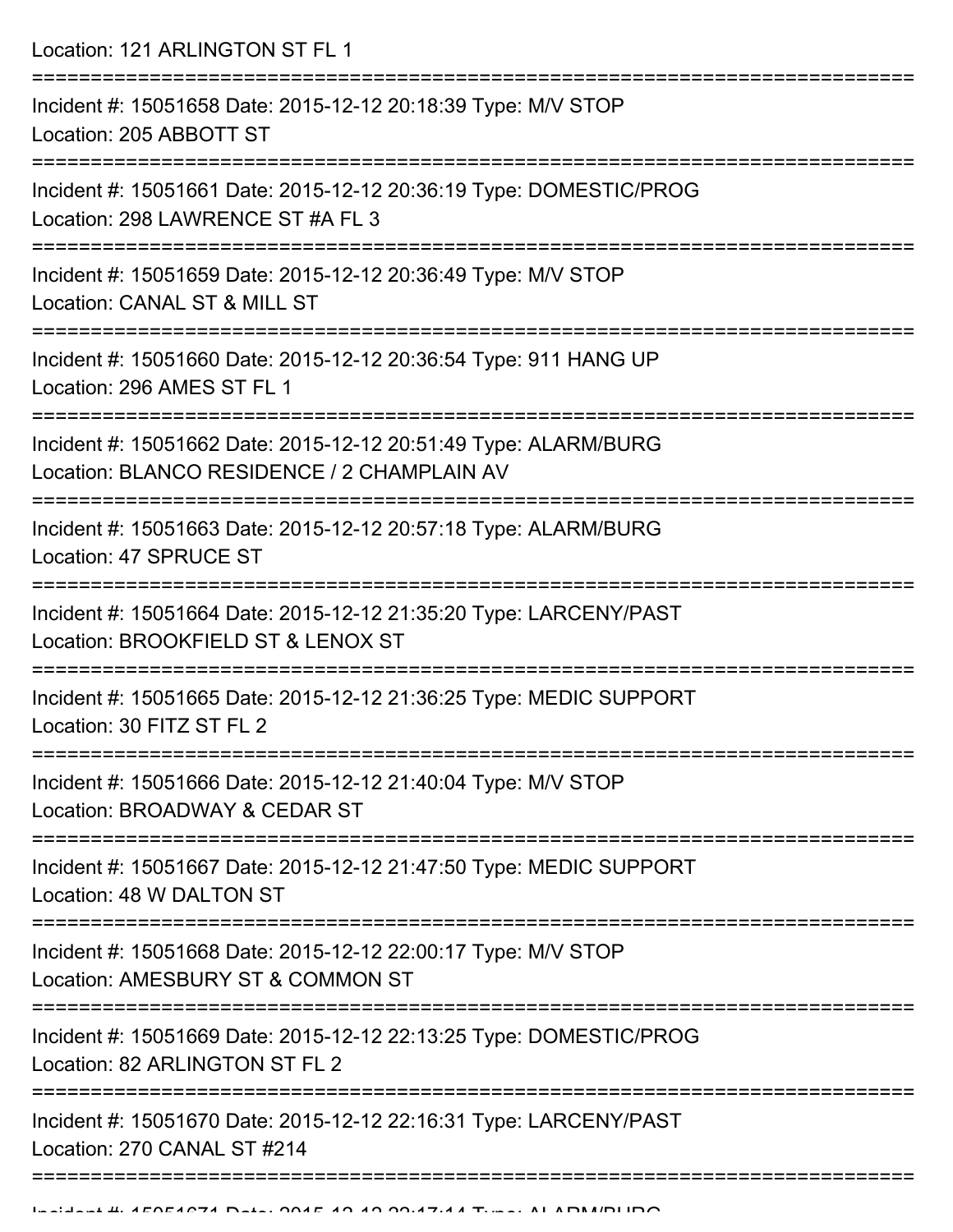| Location: DUARTE MULTI SERVICES / 195 LAWRENCE ST                                                                                          |
|--------------------------------------------------------------------------------------------------------------------------------------------|
| Incident #: 15051672 Date: 2015-12-12 22:23:30 Type: SUS PERS/MV<br>Location: 19 GROVE ST                                                  |
| Incident #: 15051673 Date: 2015-12-12 22:24:22 Type: TOW OF M/V<br>Location: 50 ISLAND ST<br>----------------------------------            |
| Incident #: 15051674 Date: 2015-12-12 22:26:08 Type: NOISE ORD<br>Location: 64 E HAVERHILL ST                                              |
| Incident #: 15051676 Date: 2015-12-12 22:26:53 Type: STOL/MV/PAS<br>Location: 38 ORCHARD ST                                                |
| :==================================<br>Incident #: 15051675 Date: 2015-12-12 22:27:05 Type: M/V STOP<br>Location: BROADWAY & MANCHESTER ST |
| Incident #: 15051677 Date: 2015-12-12 22:29:03 Type: SHOTS FIRED<br>Location: CONGRESS ST & OLIVE AV                                       |
| Incident #: 15051678 Date: 2015-12-12 22:29:24 Type: MAL DAMAGE<br>Location: 167 FERRY ST FL 1                                             |
| Incident #: 15051679 Date: 2015-12-12 22:30:41 Type: DISTURBANCE<br>Location: 4 AVON ST                                                    |
| Incident #: 15051680 Date: 2015-12-12 22:31:00 Type: UNWANTEDGUEST<br>Location: 78 MARSTON ST                                              |
| Incident #: 15051681 Date: 2015-12-12 22:34:18 Type: NOISE ORD<br>Location: 181 CHESTNUT ST FL 2                                           |
| Incident #: 15051682 Date: 2015-12-12 22:44:09 Type: B&E/MV/PAST<br>Location: 126 WARWICK ST                                               |
| Incident #: 15051683 Date: 2015-12-12 22:45:36 Type: NOISE ORD<br>Location: 42 WASHINGTON ST                                               |
| Incident #: 15051684 Date: 2015-12-12 22:57:02 Type: ROBBERY PAST<br>Location: 11 WENDELL ST                                               |
| Incident #: 15051685 Date: 2015-12-12 23:18:54 Type: TOW OF M/V                                                                            |